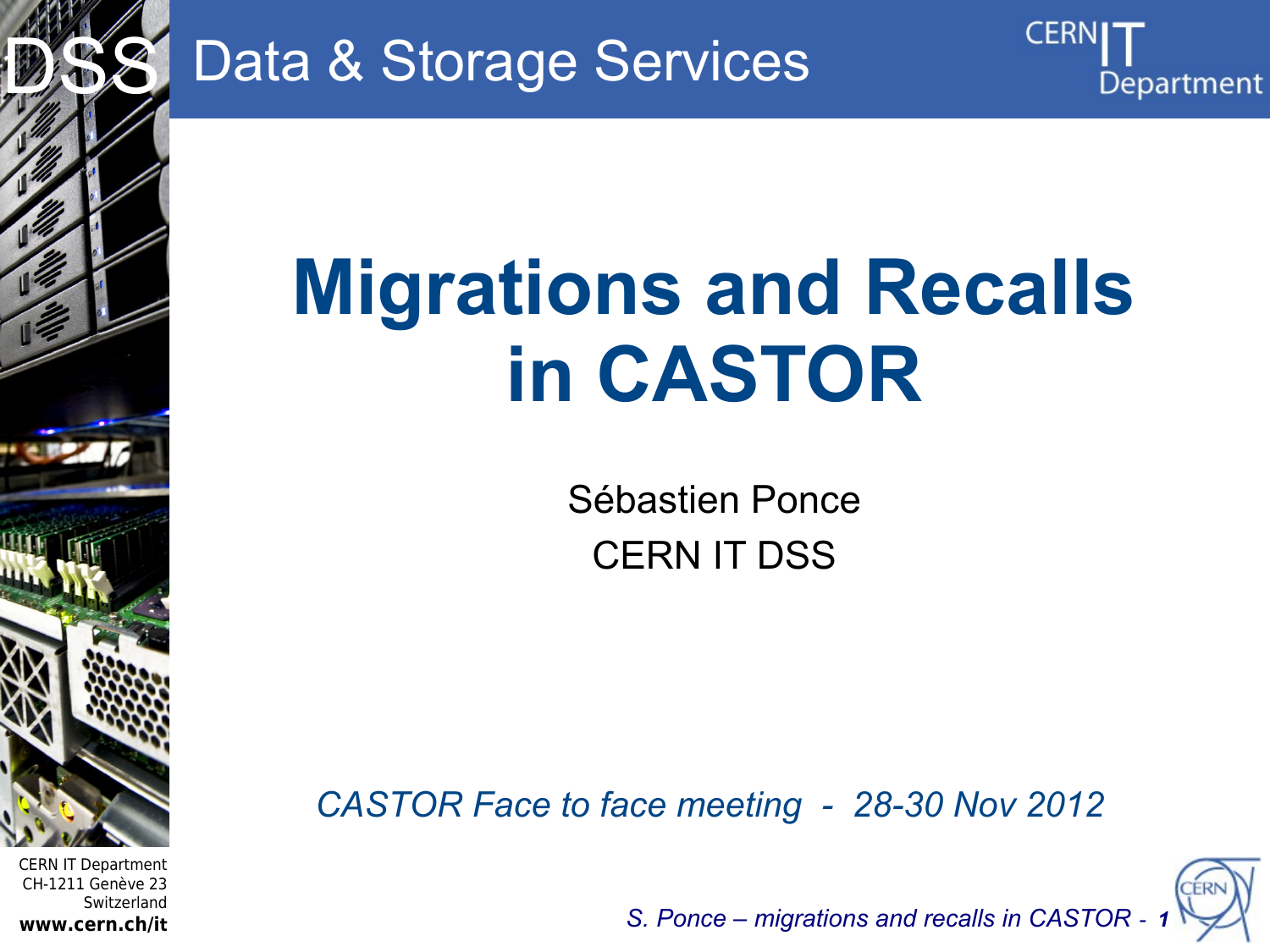# Overall program

Department

- Migration of a CASTOR
	- MigrationJob
	- MigrationRouting, TapePools
	- MigrationMount
	- MigratedSegment
	- Recall of a CastorFile
		- RecallJob
		- RecallGroup, RecallUser
		- RecallMount
- Global stager DB schema
- **Miscellaneous**



*S. Ponce – migrations and recalls in CASTOR - 2*

CERN IT Department CH-1211 Genève 23 Switzerland **www.cern.ch/it**

Internet Services of the Services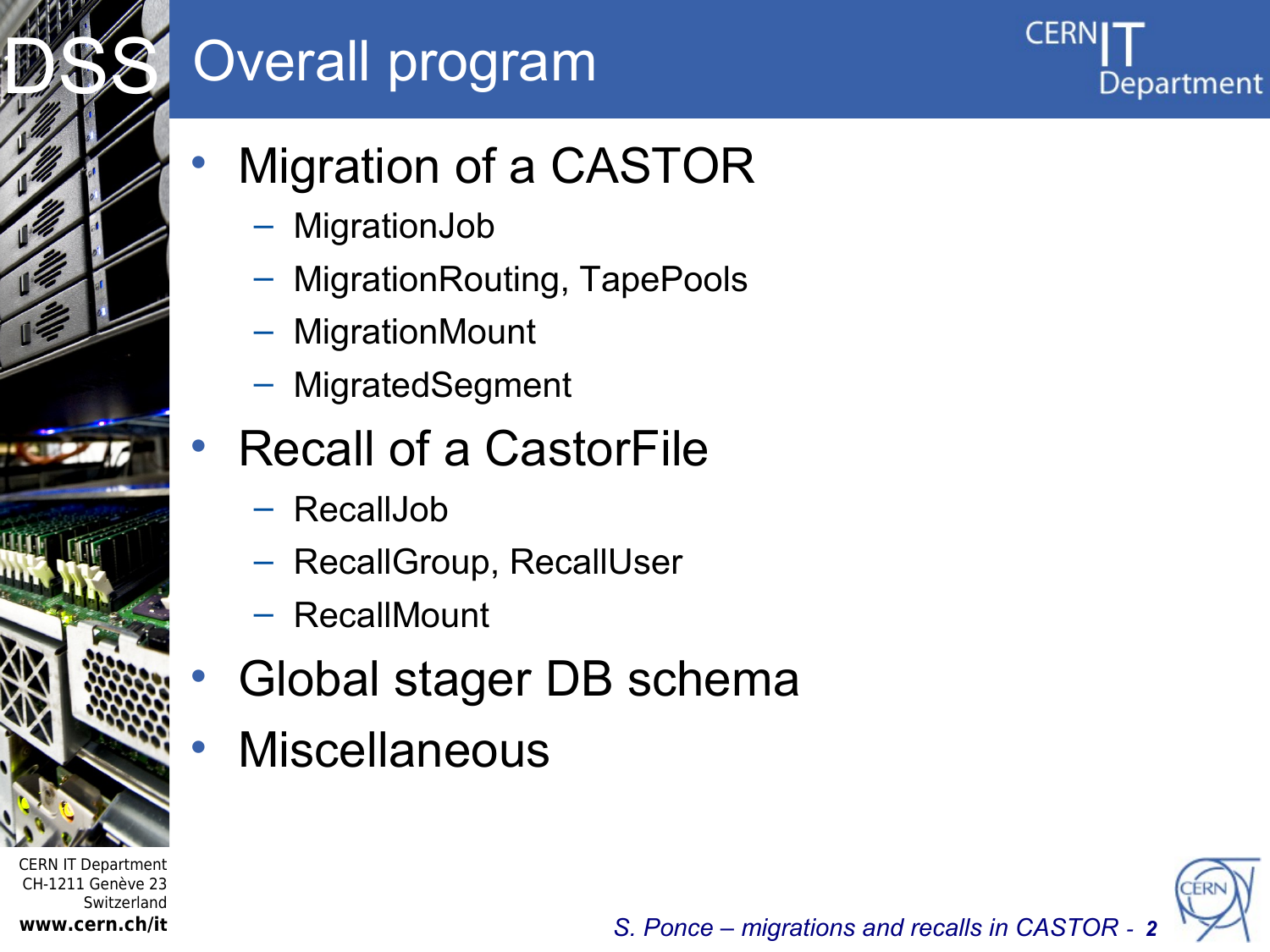

# Data & Storage Services

# **Migrations**



**CERN** 

Department

S. Ponce - migrations and recalls in CASTOR - 3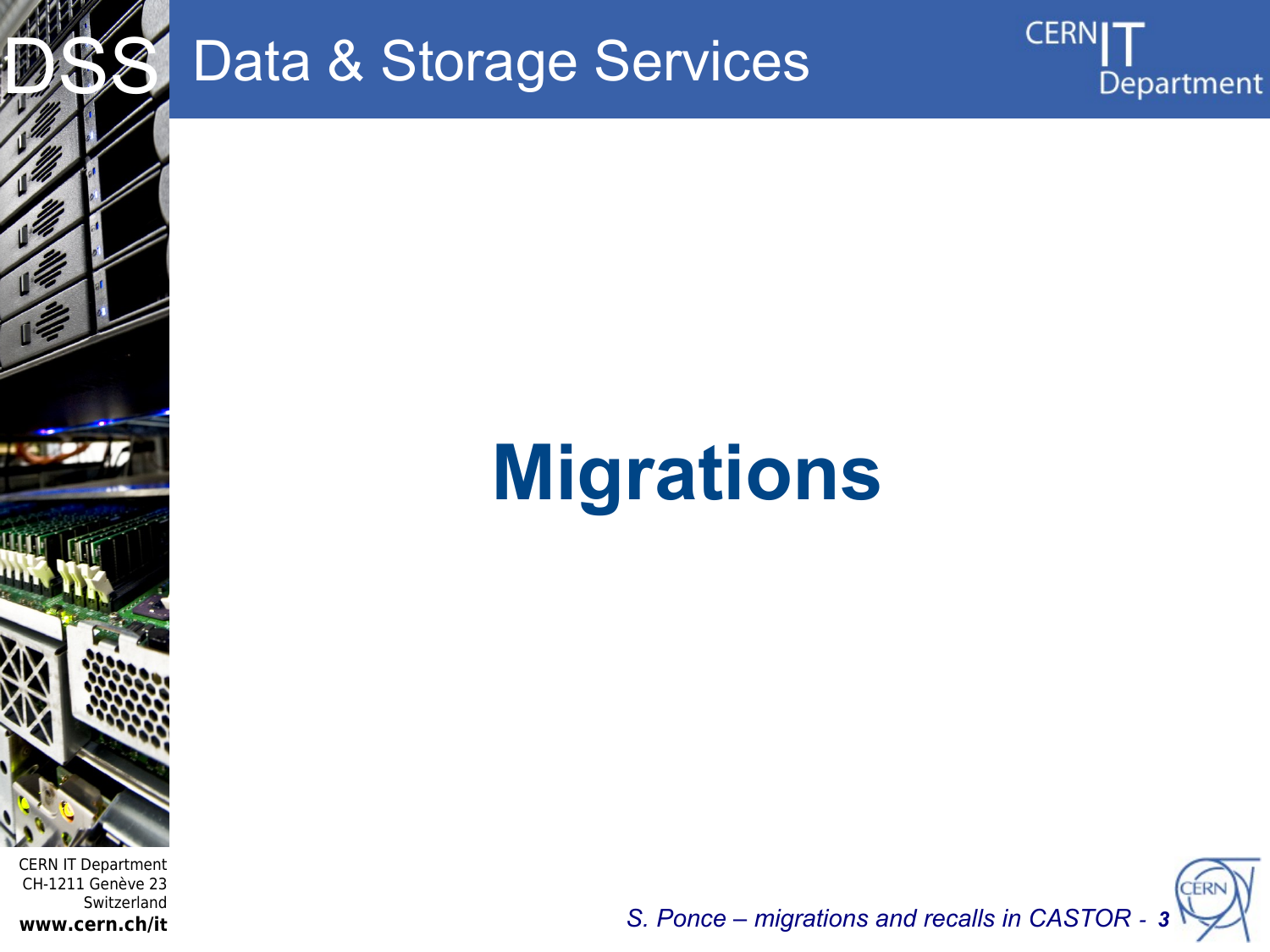# The migration Job

- Represents a job of migration
	- That is a tape file to be created (from a disk one)
	- e.g. : you have 2 for a dual copy file
- **Is created** 
	- On file closing for writes
		- immediately candidate for migration
		- On RecallJob creation for repack
			- Triggered on recall completion
			- Has data concerning old copy
				- originalVID, originalCopyNb
				- For easy/clean update of nameserver
- Is deleted
	- On successful migrationo or when nbRetries is reached
		- Creation of DiskCopy in CANBEMIGR with no counterpart



Department

**AITINGONRECALI** 

MigrationJob

+mountTransactionId +fileTransactionId

+filesize

+creationTime

+castorFile +originalVID +originalCopyNb +destCopyNb +tapePool +nbRetries

 $+VTD$ 

+fsea +status +id

Recall successful

*S. Ponce – migrations and recalls in CASTOR - 4*

**PENDING** 

Migration starting

**SELECTED** 

Migration ended



Internet Services of the Services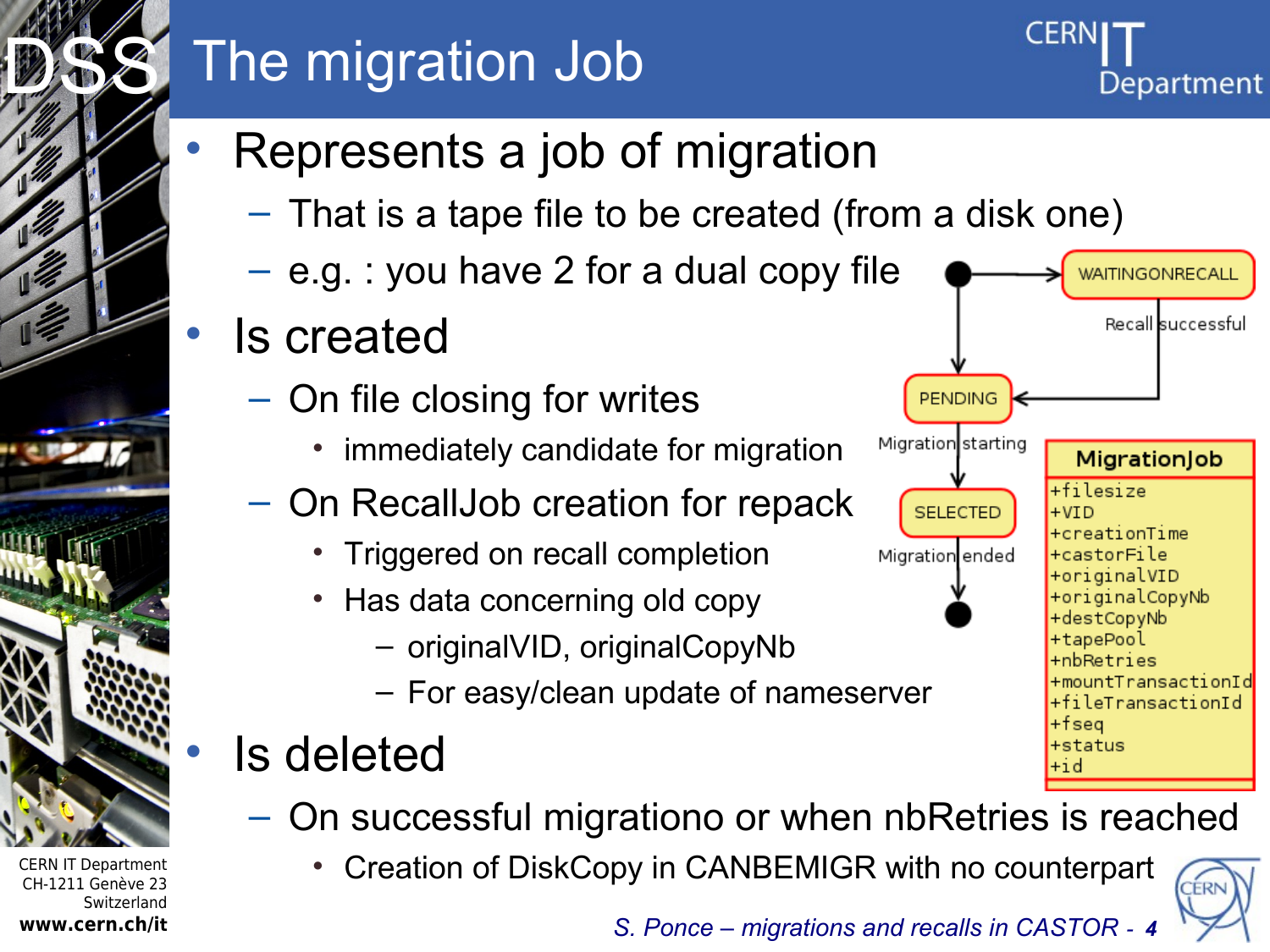# The migrationRouting table

- Allows to decide where to migrate a file
	- As such replaced previous policies
- **Content** 
	- Fileclass, copyNb, isSmallFile
		- input part. Checked by tools for consistency
	- TapePool
		- output part
	- LastEditor, lastEditiongTime
		- For maintainability

# **Edition**

- Via dedicated tools
	- enter/delete/modify/printmigrationroute

**MigrationRouting** +fileClass +copyNb isSmallFile+ +lastEditor lastEditionTime apePool

Department



CERN IT Department CH-1211 Genève 23 Switzerland **www.cern.ch/it**

Internet Services of the Services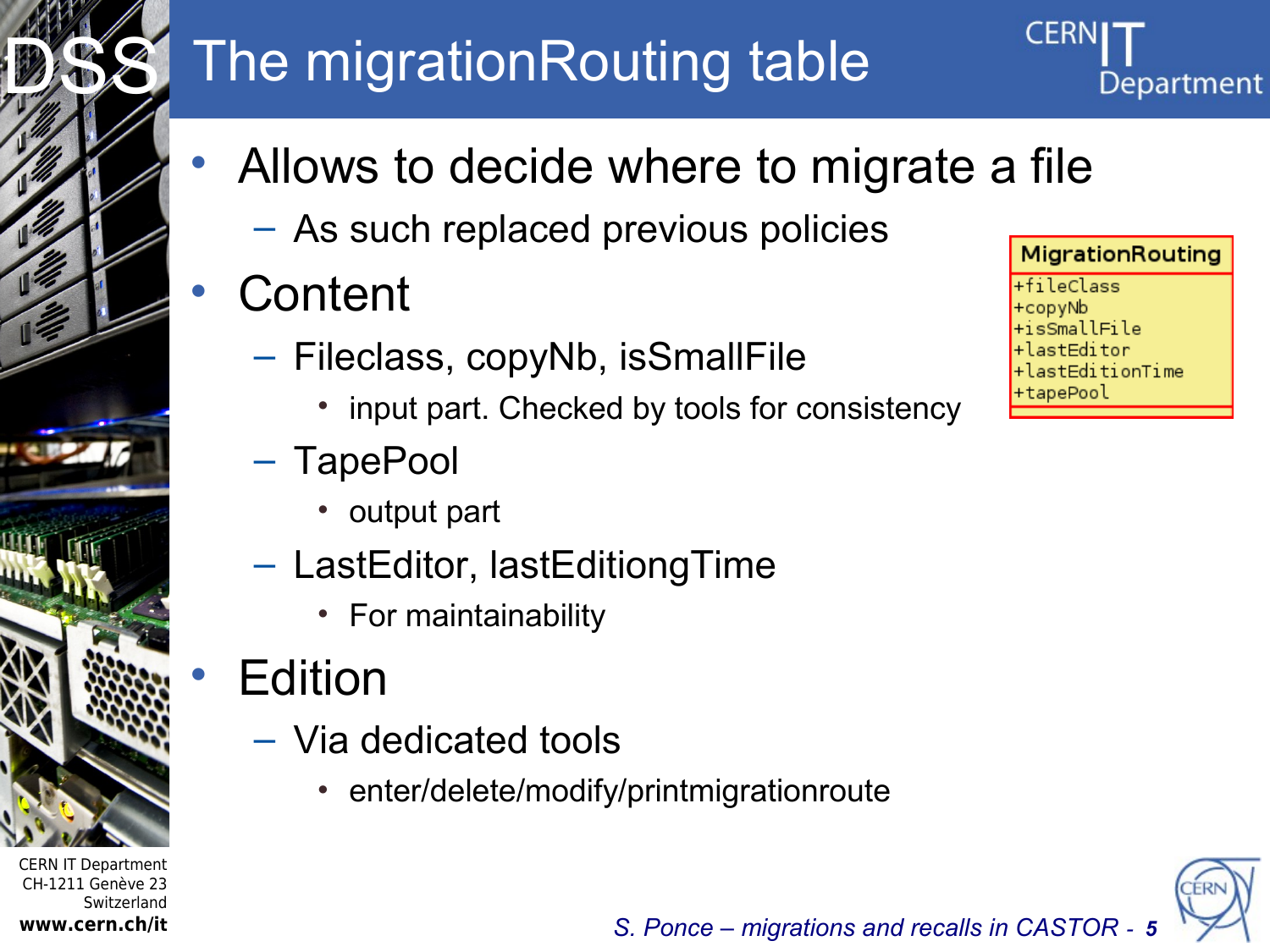# The migrationRouting table

- Allows to decide where to migrate a file
	- As such replaced previous policies
	- **Content** 
		- Fileclass, copyNb, isSmallFile
			- input part. Checked by tools for consistency
		- TapePool
			- output part
		- LastEditor, lastEditiongTime

| root@c2cmssrv401 ~]# printmigrationroute |    |                                                  |                           |
|------------------------------------------|----|--------------------------------------------------|---------------------------|
|                                          |    | FILECLASS COPYNB ISSMALLFILE TAPEPOOL LASTEDITOR | <b>LASTEDITION</b>        |
|                                          |    | cms user                                         | root 12-Mar-2012 11:08:35 |
| c3 copy                                  |    |                                                  |                           |
| ems                                      | 1  | - cmsfamily newl                                 | root 12-Mar-2012 11:05:10 |
| <b>Ems production</b>                    | -1 | cms prod 08                                      | root 12-Mar-2012 11:05:10 |
| cms raw                                  | 1  | cms raw 08                                       | root 12-Mar-2012 11:05:10 |
| cms streamer                             | 1  | cms stream 08                                    | root 12-Mar-2012 11:05:10 |
| cms temp                                 | 1  | cms testdata                                     | root 12-Mar-2012 11:05:11 |
| cms test                                 | 1  | cms csa 07                                       | root 12-Mar-2012 11:05:11 |
| cms user                                 |    | cms user                                         | root 12-Mar-2012 11:08:55 |
| Switzerland                              |    |                                                  |                           |

**MigrationRouting** +fileClass sSmallFile stEditionTime

Department

*S. Ponce – migrations and recalls in CASTOR - 6*

**www.cern.ch/it**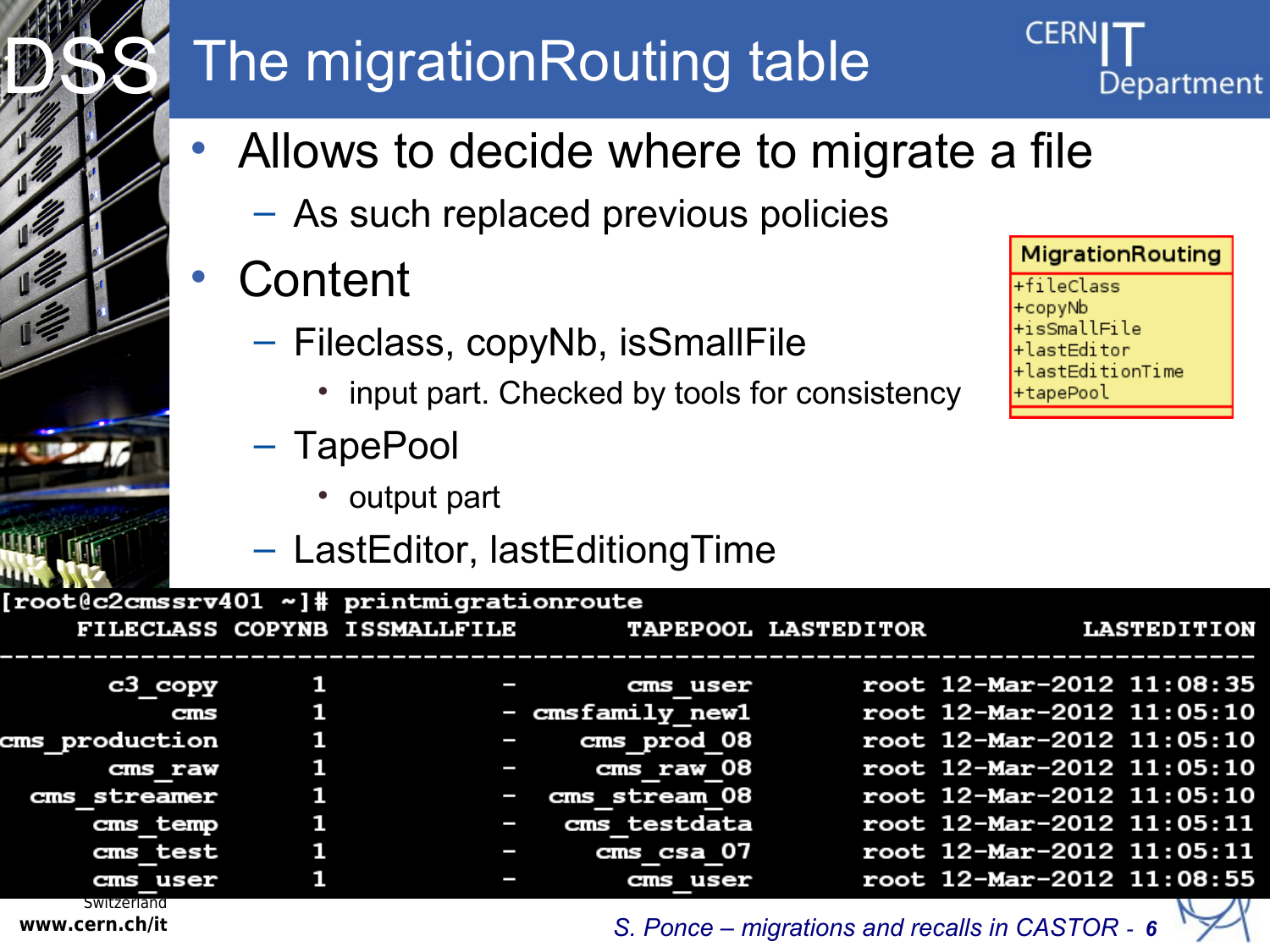# The TapePool

- A logical group of tape
- With rules for migration triggering
	- On volume (minAmountData)
	- On nb files (minNbFiles)
	- On time (maxFileAge)

### • Condition for starting a new mount

nbDrives not exhausted AND

 (min volume or nbFile still reached with extra mount OR No migration running and max file age reached for oldest file)

# **Edition**

- Via dedicated tools
	- enter/delete/modify/printtapepool
	- tapePool must exist in VMGR

CERN IT Department CH-1211 Genève 23 Switzerland **www.cern.ch/it**

Internet Services of the Services

DSS<sup>S</sup>



 $+$ name +nbDrives +minAmountDataForMount +minNbFilesForMount +maxFileAgeBeforeMount +lastEditor +lastEditionTime

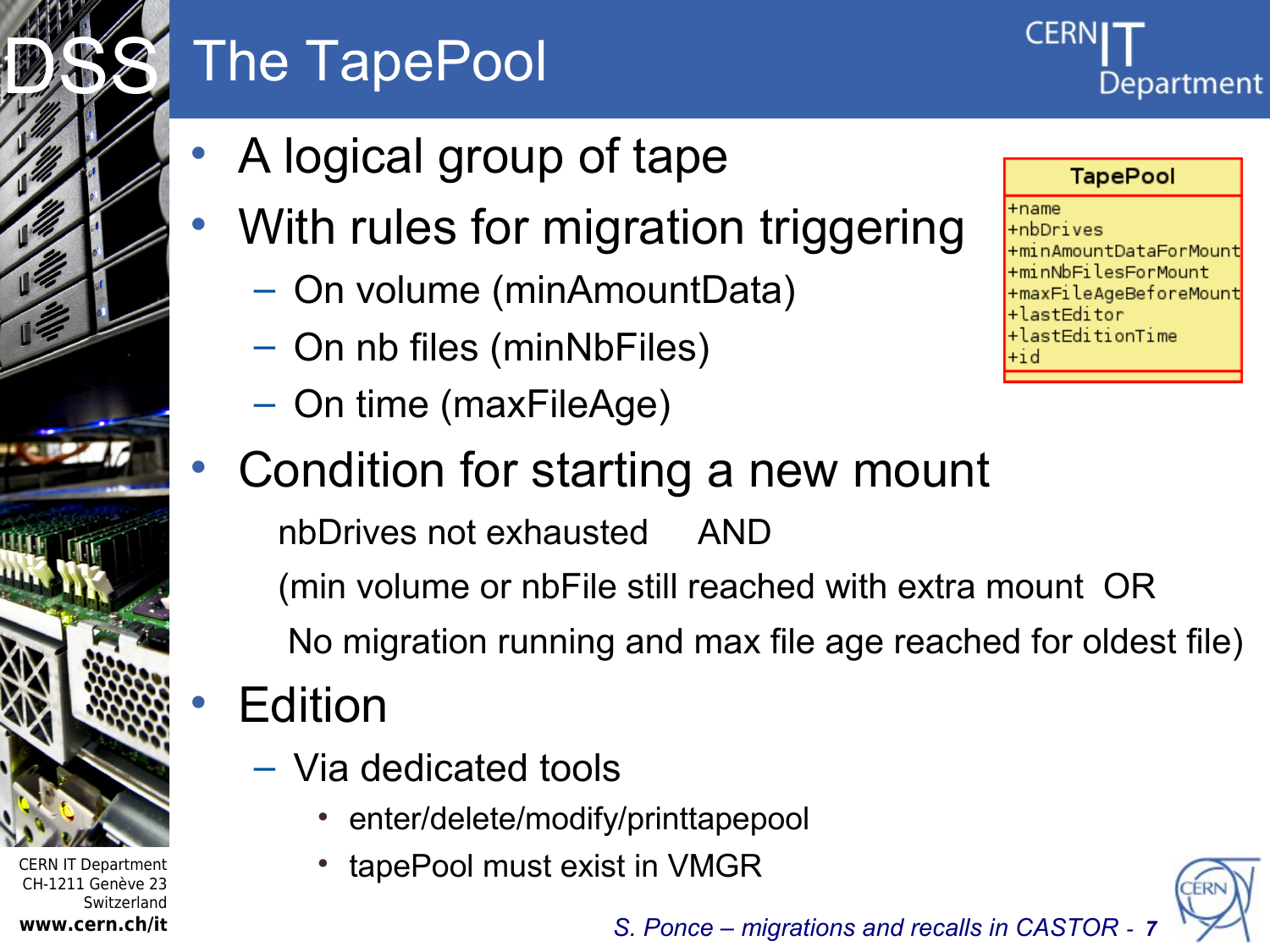

# The migration Mount

- Represents a mounted tape for migration
- **Creation** 
	- Via DataBase job running every minute
	- Using the TapePool criteria
- Link to MigrationJob
	- During migration, via mountTransactionId
	- So that files are migrated only once (per copy)





Department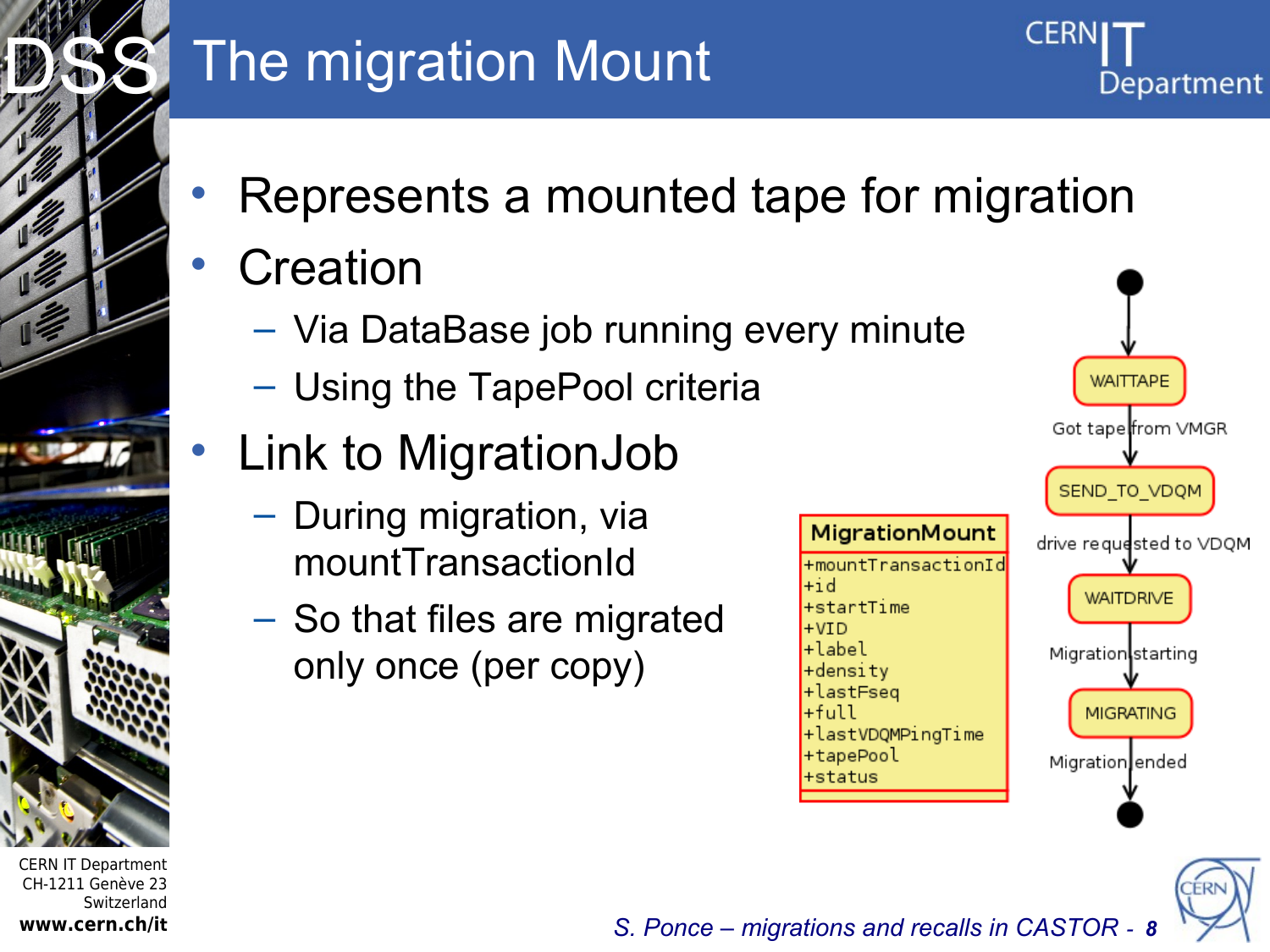

# The migrated Segment

- Represents existing files on tape
- **Created** 
	- together with migrationJob for existing copies of files to migrate
	- at the end of migration for multi copy files
- Allows to not put 2 copies on same tape
	- Within the same mount
	- When repacking or creating extra copy
- **Deleted** 
	- At the end of the last migration of a file
		- When no MigrationJob remains for the file



Department

MigratedSegment

+castorFile +copyNb VTD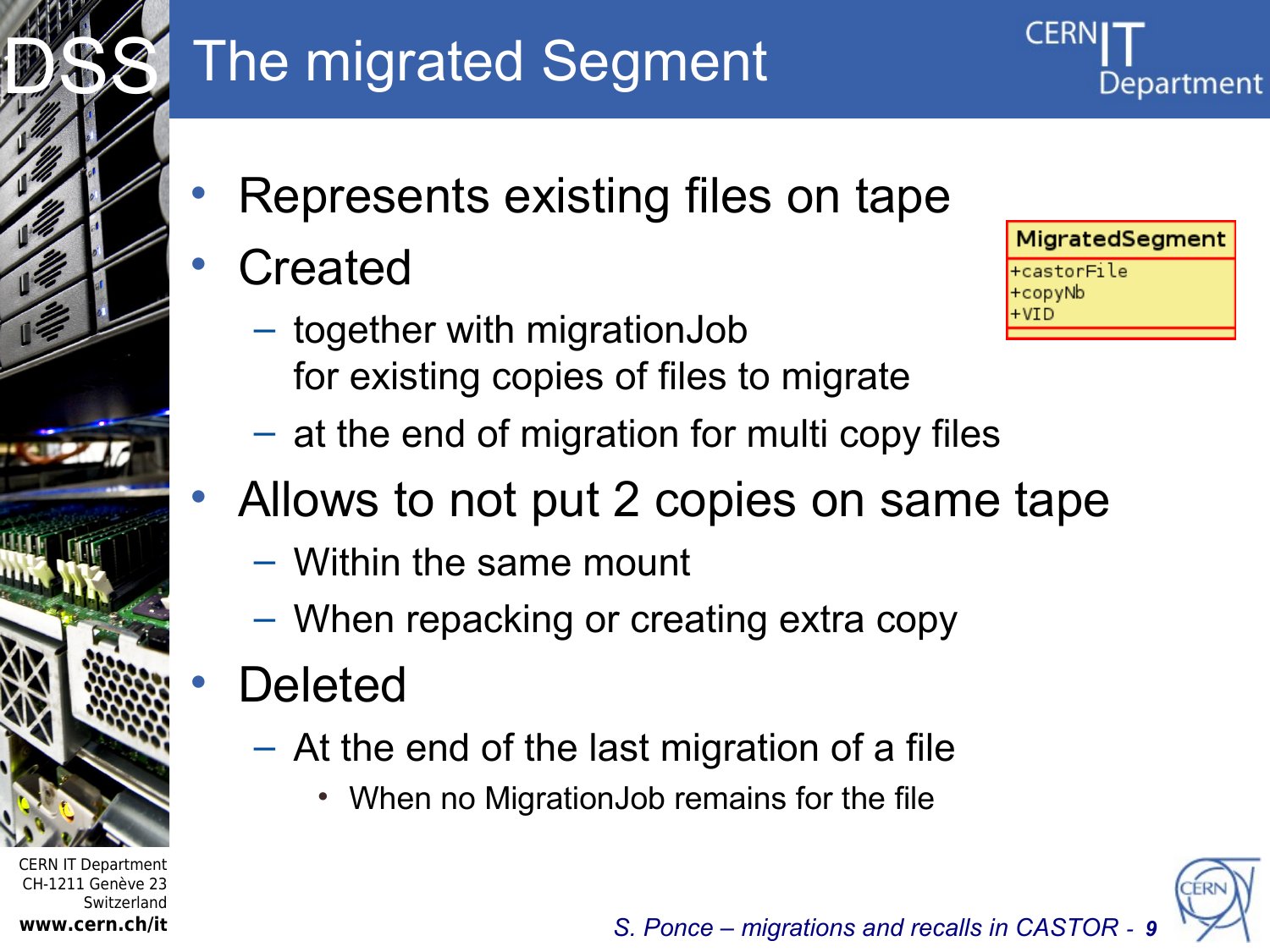

# Data & Storage Services





**CERNI** 

Department

S. Ponce - migrations and recalls in CASTOR - 10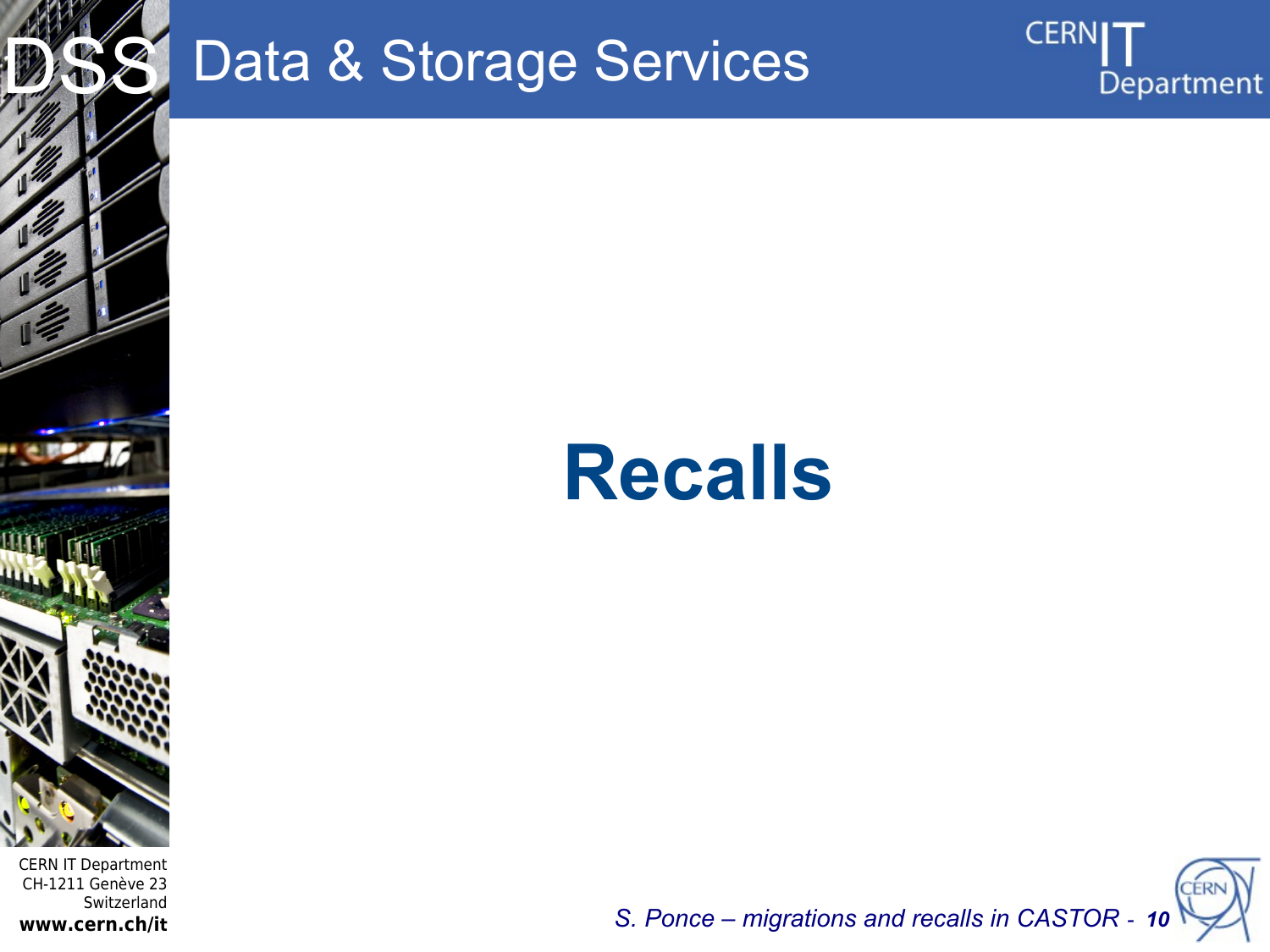

CH-1211 Genève 23

**www.cern.ch/it**

Switzerland

# The recall Job

#### • Represents a potential recall

- I.e. a tape file to be read potentially
- e.g. : you have 2 for a dual copy file
	- But only one will be effectively used

#### • Is created

- In standar case :
	- On cache miss in the stager
	- For each available tape copy
	- For each recall group
- In repack case :
	- Only for the repacked copy

### • Is deleted

- On successful recall of the related file
	- all RecallJob for a file go with first successful recall
- Or when nbRetries is reached
	- Only one RecallJob dropped, others can still go

*S. Ponce – migrations and recalls in CASTOR - 11*



**CER** 

Department

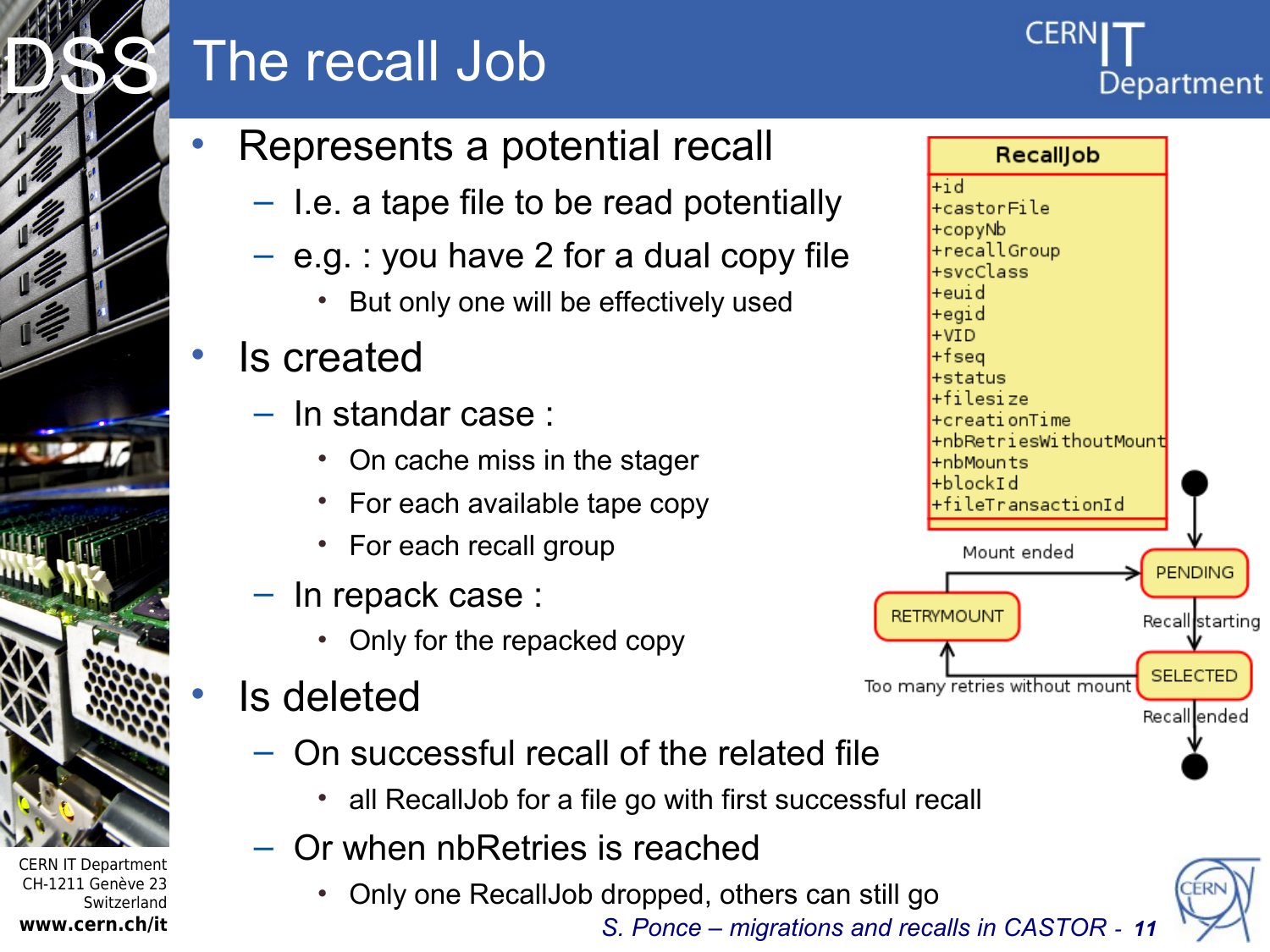

### More on recall Jobs

# Department

- 2 levels of retry
	- nbRetriesWithoutMount, nbMounts
	- Configurable in CastorConfig table
		- Default is 2 and 2
		- So 4 tries in total

### • The svcClass member

- Is a cache of the svcclass of the request that triggered the recall
- Tells where to put the file on disk



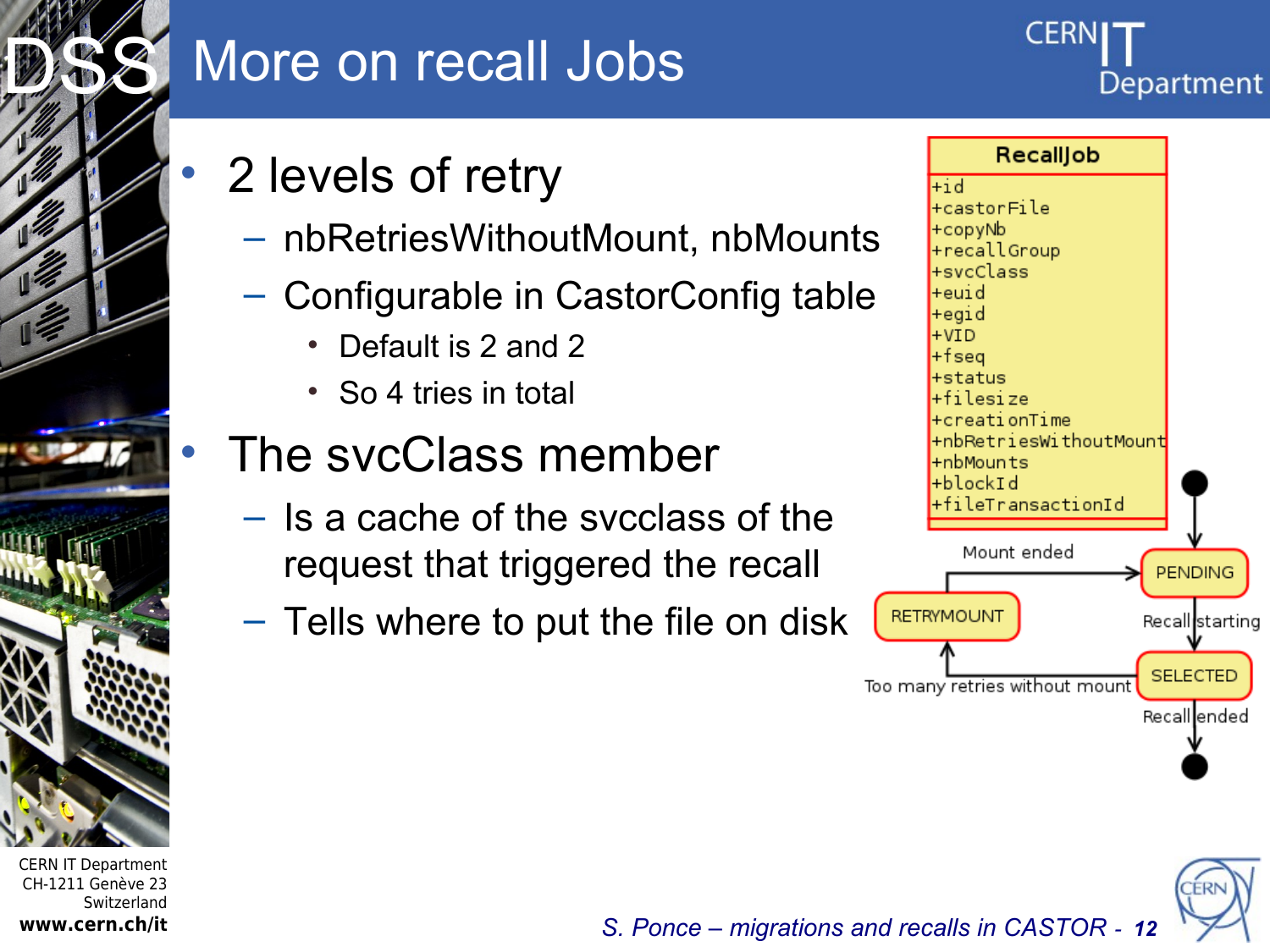# The recallGroup



- A logical group of RecallUser
	- Users can be defined by euid/egid
	- Or by group (null euid, egid given)
- With rules for recall triggering
	- Identical to TapePool for migration
	- Plus vdqmPriority

CERN IT Department CH-1211 Genève 23

Internet Services of the Services

DSS<sup>S</sup>

**www.cern.ch/it**

**Switzerland** 

• Condition for a new mount

nbDrives not exhausted AND



+maxAgeBeforeMount +vdqmPriority +lastEditor

astEditionTime.

 (min volume or nbFile still reached with extra mount OR No recall running and max file age reached for oldest file)

## • Edition via dedicated tools

- enter/delete/modify/printrecallgroup
- enter/delete/printrecalluser



*S. Ponce – migrations and recalls in CASTOR - 13*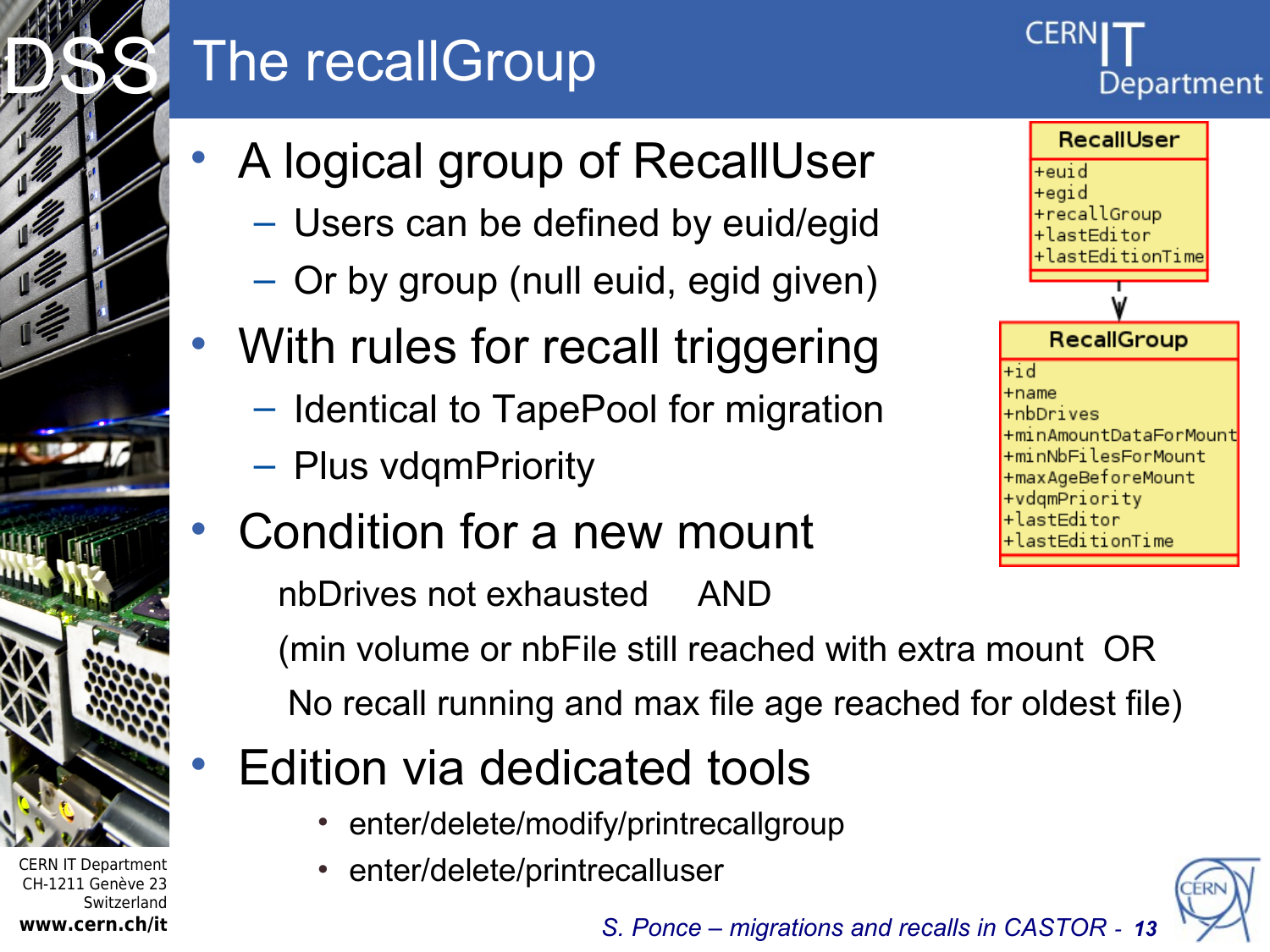|                                                                                 |               | The recallGroup                                                                                               |                        |                                                                                |                                                                                                                        |                      | CERI<br>Department                                                                                                                                   |
|---------------------------------------------------------------------------------|---------------|---------------------------------------------------------------------------------------------------------------|------------------------|--------------------------------------------------------------------------------|------------------------------------------------------------------------------------------------------------------------|----------------------|------------------------------------------------------------------------------------------------------------------------------------------------------|
|                                                                                 |               | A logical group of RecallUser<br>- Users can be defined by euid/egid<br>- Or by group (null euid, egid given) |                        | RecallUser<br>+euid<br>+egid<br>+recallGroup<br>+lastEditor<br>lastEditionTime |                                                                                                                        |                      |                                                                                                                                                      |
|                                                                                 |               | [root@c2cmssrv401 ~]# printrecallgroup<br>NAME NBDRIVES MINAMOUNTDATA MINNBFILES MAXFILEAGE VDQMPRIORITY      |                        |                                                                                |                                                                                                                        | <b>ID LASTEDITOR</b> | LASTEDITION                                                                                                                                          |
| default<br>vip<br>immediate                                                     | 20<br>40<br>5 | 10 <sub>GB</sub><br>100GHz<br>1B<br>- Plus vdgmPriority                                                       | 10<br>1000             | 4h<br>10 <sub>mn</sub><br>5s                                                   | 0 23575325766<br>100 23575331556<br>1000 23983267548                                                                   |                      | gcancio 12-Nov-2012 08:02:55<br>root 08-0ct-2012 16:30:57<br>root 01-Nov-2012 18:27:07<br>+mınNbFılesForMount<br>+maxAgeBeforeMount<br>+vdqmPriority |
|                                                                                 |               | Condition for a new mount                                                                                     | nbDrives not exhausted |                                                                                | AND                                                                                                                    |                      | +lastEditor<br>astEditionTime                                                                                                                        |
|                                                                                 |               |                                                                                                               |                        |                                                                                | (min volume or nbFile still reached with extra mount OR<br>No recall running and max file age reached for oldest file) |                      |                                                                                                                                                      |
|                                                                                 |               | Edition via dedicated tools                                                                                   |                        |                                                                                | enter/delete/modify/printrecallgroup                                                                                   |                      |                                                                                                                                                      |
| <b>CERN IT Department</b><br>CH-1211 Genève 23<br>Switzerland<br>www.cern.ch/it |               |                                                                                                               |                        | enter/delete/printrecalluser                                                   | S. Ponce – migrations and recalls in CASTOR - 14                                                                       |                      |                                                                                                                                                      |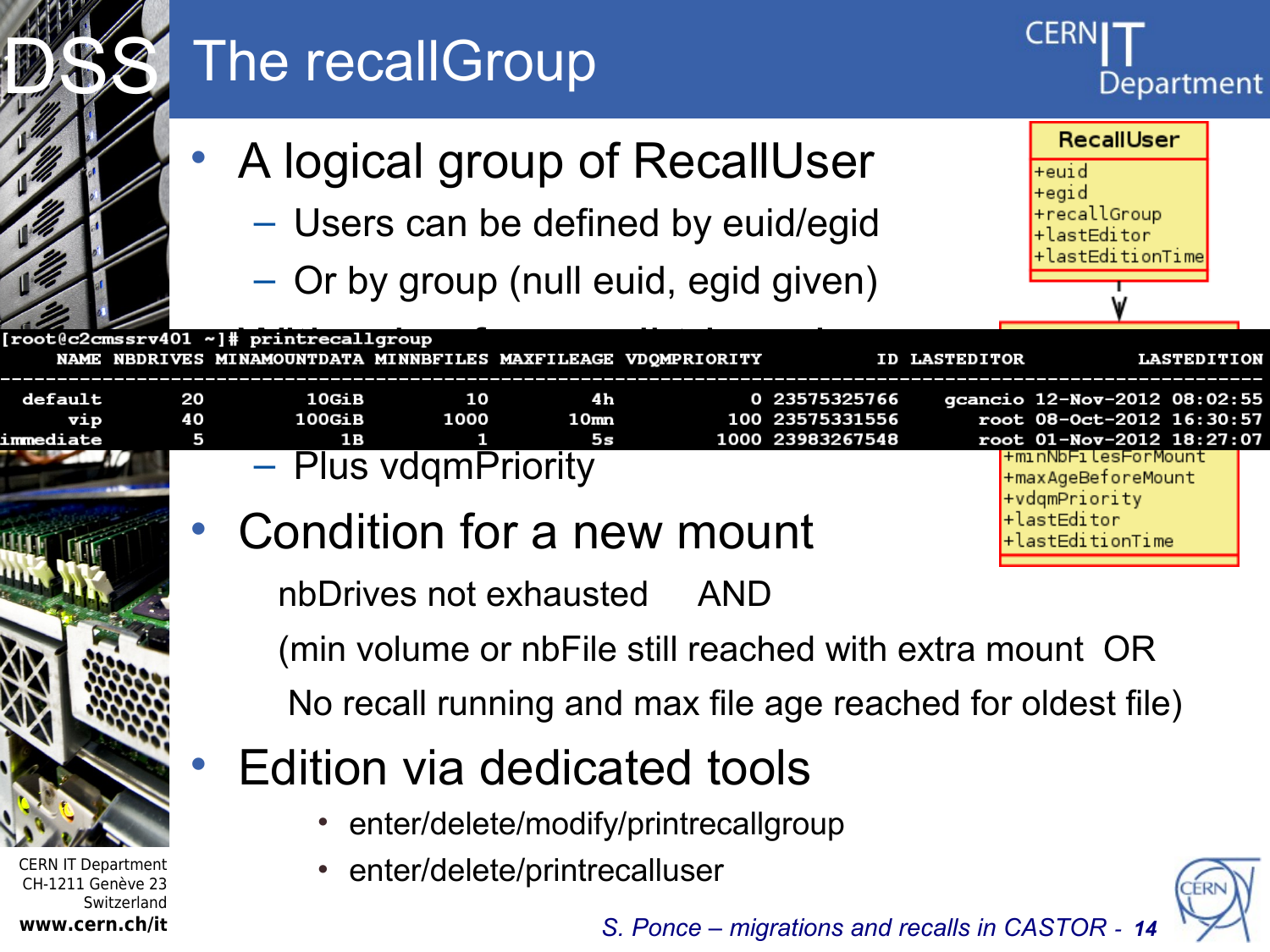|                                                                                 |                | The recallGroup                                                                                                                                                                                            |            |                                                                                                               |                                                      |                      | CERN                                             |                                                                                                                                                                                                                                      | Department         |
|---------------------------------------------------------------------------------|----------------|------------------------------------------------------------------------------------------------------------------------------------------------------------------------------------------------------------|------------|---------------------------------------------------------------------------------------------------------------|------------------------------------------------------|----------------------|--------------------------------------------------|--------------------------------------------------------------------------------------------------------------------------------------------------------------------------------------------------------------------------------------|--------------------|
|                                                                                 |                | A logical group of RecallUser<br>- Users can be defined by euid/egid<br>- Or by group (null euid, egid given)                                                                                              |            |                                                                                                               |                                                      |                      | +euid<br>+egid                                   | RecallUser<br>+recallGroup<br>+lastEditor<br>+lastEditionTime                                                                                                                                                                        |                    |
|                                                                                 |                | [root@c2cmssrv401 ~]# printrecallgroup<br>NAME NBDRIVES MINAMOUNTDATA MINNBFILES MAXFILEAGE VDQMPRIORITY                                                                                                   |            |                                                                                                               |                                                      | <b>ID LASTEDITOR</b> |                                                  |                                                                                                                                                                                                                                      | <b>LASTEDITION</b> |
| default<br>vip<br>immediate                                                     | 20<br>40<br>5  | 10GiB<br>$100$ GiB<br>1 B<br>- Plus vdgmPriority<br>[root@c2cmssrv301 ~]# printrecalluser                                                                                                                  | 10<br>1000 | 4h<br>10 <sub>mn</sub><br>5s                                                                                  | 0 23575325766<br>100 23575331556<br>1000 23983267548 |                      |                                                  | gcancio 12-Nov-2012 08:02:55<br>root 08-0ct-2012 16:30:57<br>root 01-Nov-2012 18:27:07<br>+minNbFilesForMount<br>+maxAgeBeforeMount                                                                                                  |                    |
|                                                                                 |                | USER/GROUP (UID/GID) RECALLGROUP LASTEDITOR                                                                                                                                                                |            |                                                                                                               |                                                      |                      |                                                  | <b>LASTEDITION</b>                                                                                                                                                                                                                   |                    |
|                                                                                 | <b>iven:c3</b> | phedex: zh (22014: 1399)<br>stage: st (14029:1474)<br>cmsprod: zh (5410:1399)<br>cmsprod2:zh (50726:1399)<br>relval: zh (31275:1399)<br>wildish: zh (2907:1399)<br>castorc3:c3 (20395:1028)<br>(6925:1028) |            | vip<br>vip<br>vip<br>vip<br>vip<br>vip<br>immediate<br>immediate<br><u>chichacicromodiry/brinincealignoup</u> |                                                      |                      |                                                  | root 08-0ct-2012 16:31:52<br>root 08-0ct-2012 16:31:47<br>root 08-0ct-2012 16:31:42<br>root 08-0ct-2012 16:31:37<br>root 08-0ct-2012 16:31:32<br>root 09-0ct-2012 16:28:47<br>root 01-Nov-2012 18:28:07<br>root 01-Nov-2012 18:27:43 |                    |
| <b>CERN IT Department</b><br>CH-1211 Genève 23<br>Switzerland<br>www.cern.ch/it |                |                                                                                                                                                                                                            |            | enter/delete/printrecalluser                                                                                  |                                                      |                      | S. Ponce – migrations and recalls in CASTOR - 15 |                                                                                                                                                                                                                                      |                    |
|                                                                                 |                |                                                                                                                                                                                                            |            |                                                                                                               |                                                      |                      |                                                  |                                                                                                                                                                                                                                      |                    |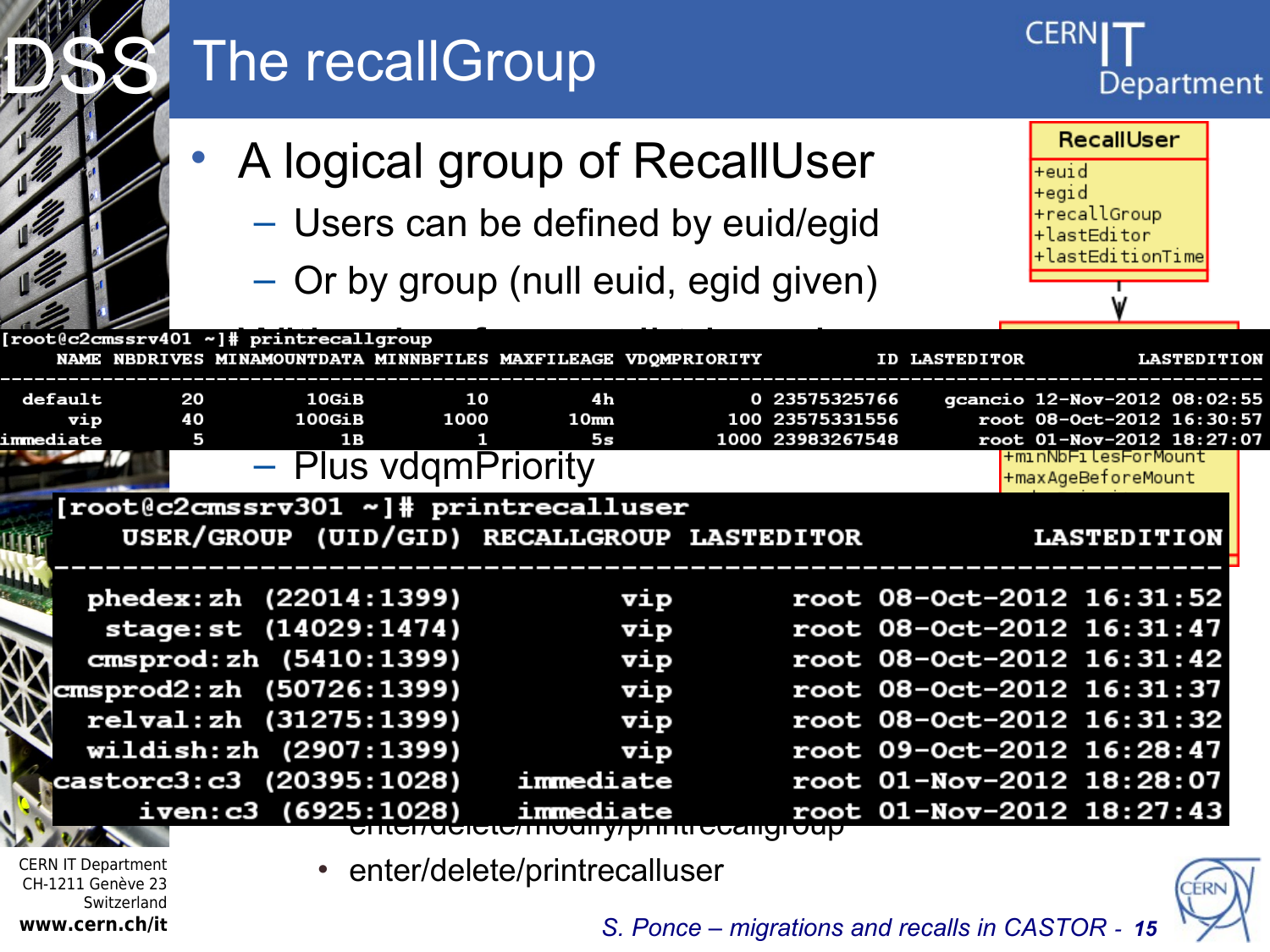

# The recall Mount

- Represents a mounted tape for recall
- **Creation** 
	- Via DataBase job running every minute
	- Using the RecallGroup criteria
		- Checking all recallGroups
		- Using only RecallJobs for files not already handled



Department

CERI

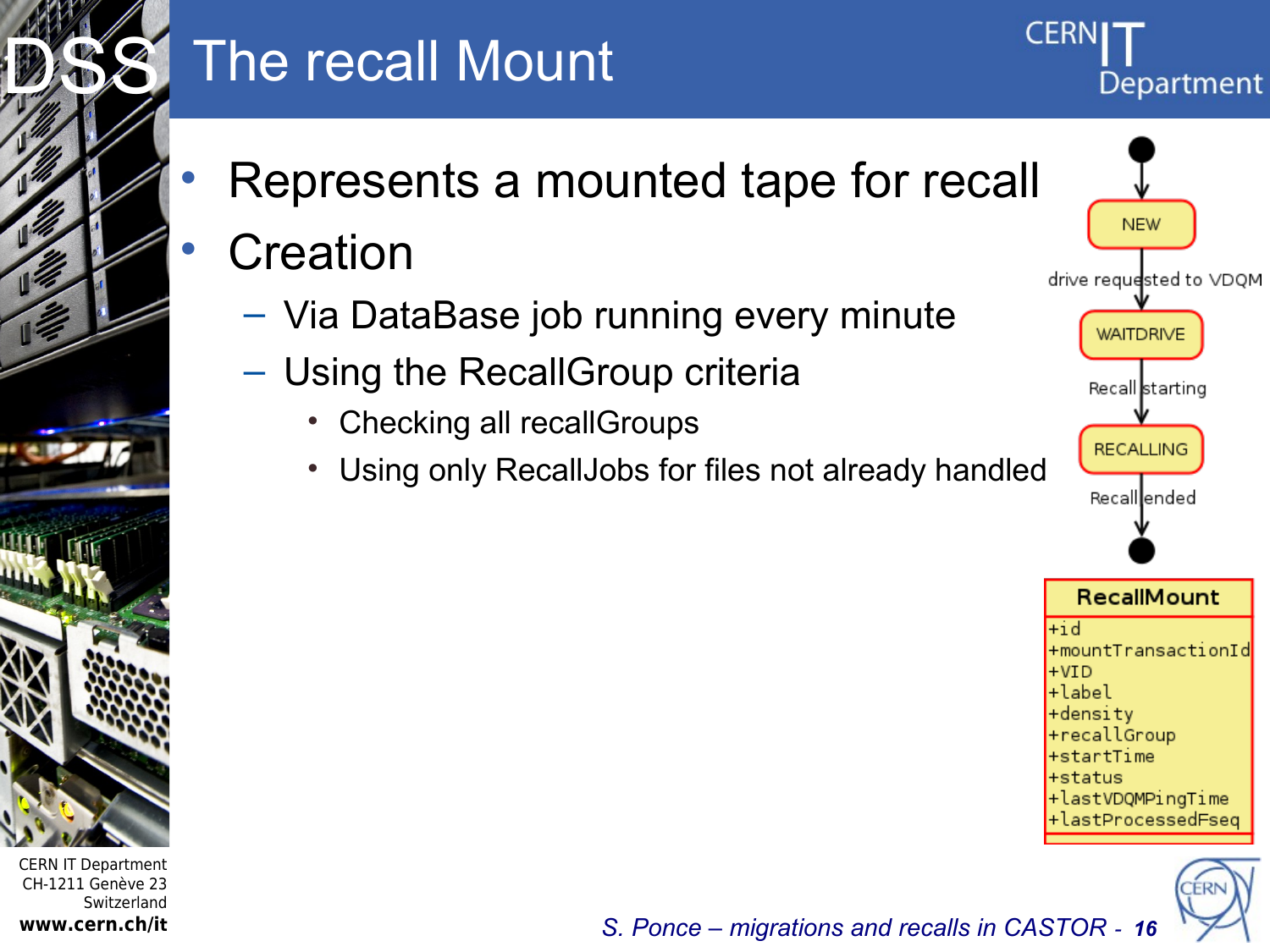# New stager DB schema for tape

**CERNI** Department



S. Ponce – migrations and recalls in CASTOR - 17

www.cern.ch/it

**THEFT** 

 $\sqrt{2}$